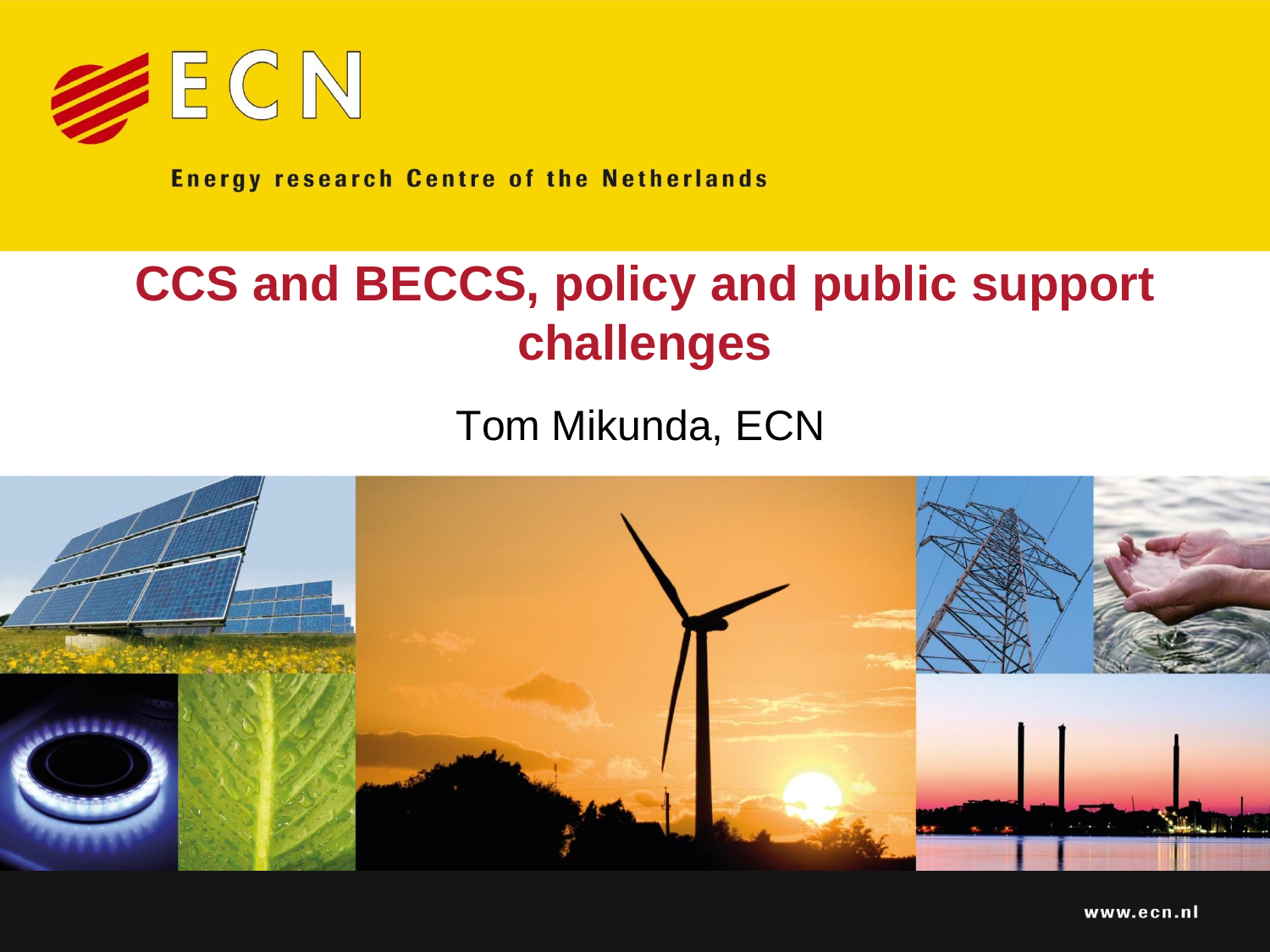

### **The Energy Centre of the Netherlands**

- ECN develops technologies and generates knowledge for a sustainable energy future
- 500 employees, offices in NL and China
- Tech departments: Wind, Solar, Biomass (gasification / torrefaction), Energy Efficiency
- Policy studies: Key in Dutch energy and climate policy, also active in EU and global energy and climate policymaking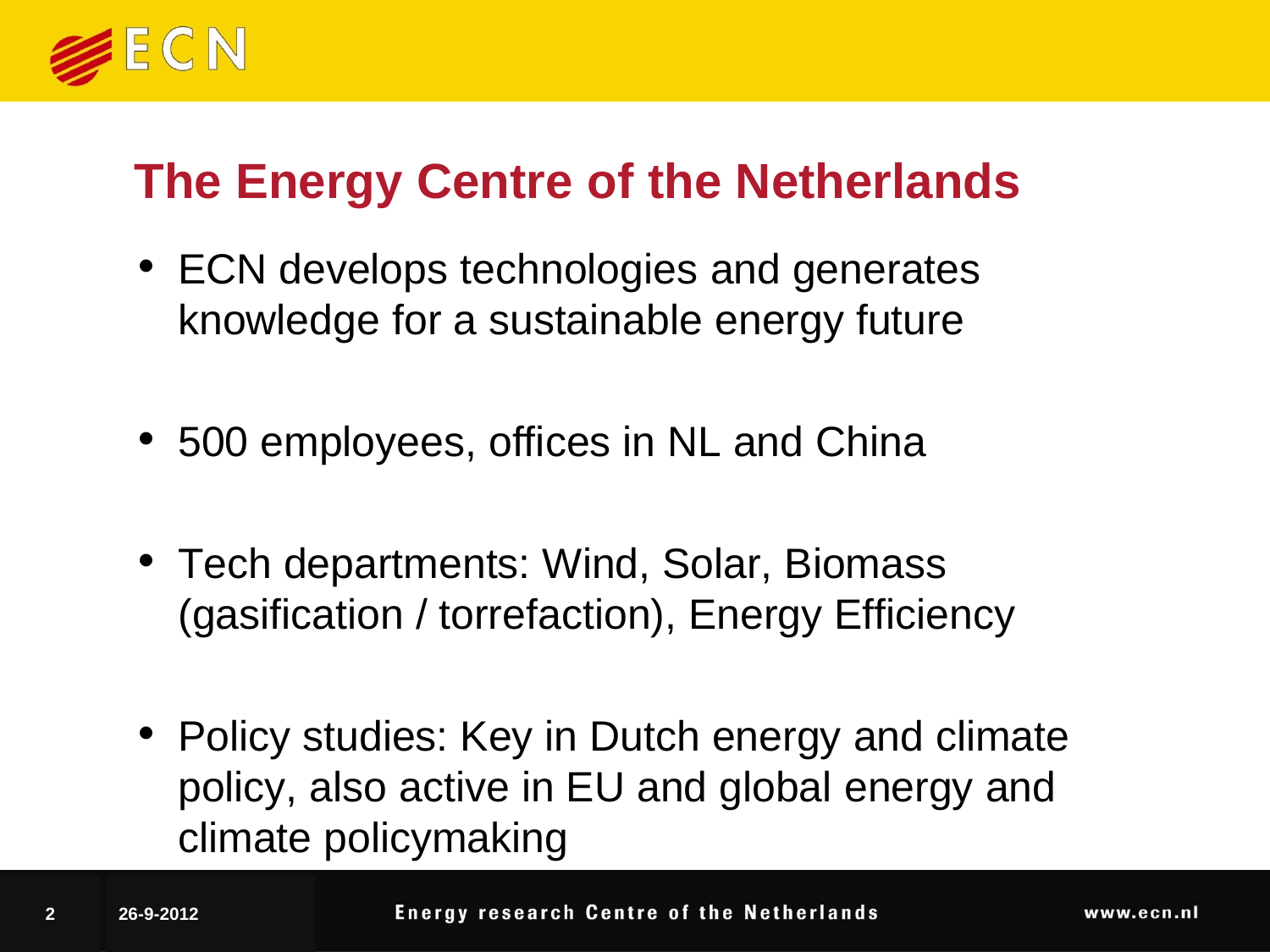

## **Today's presentation**

- Status of CCS in Europe
- Challenge 1: Funding and incentives
- Challenge 2: Regulatory framework
- Challenge 3: Public support
- Challenge 4: International climate finance



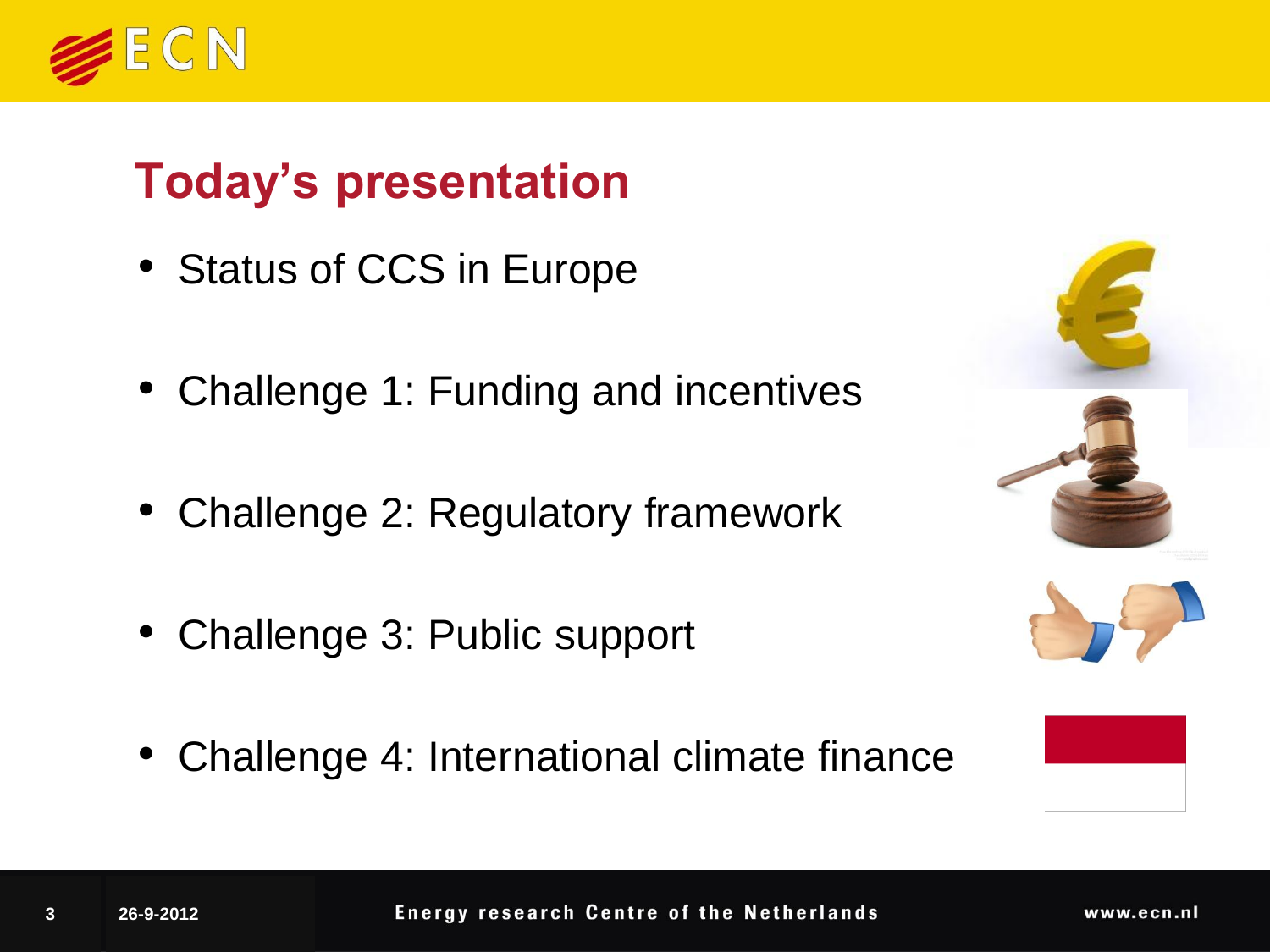



## **Status of CCS in Europe**

- Yet to realise a fully integrated CCS project
- Storage successfully demonstrated in Norway
- ROAD post-combustion (Rotterdam, NL) project at most advanced stage. Green Hydrogen and Don Valley.
- CCS plays a key role in EU climate strategies
- Target of 12 demo's by 2015 will not be reached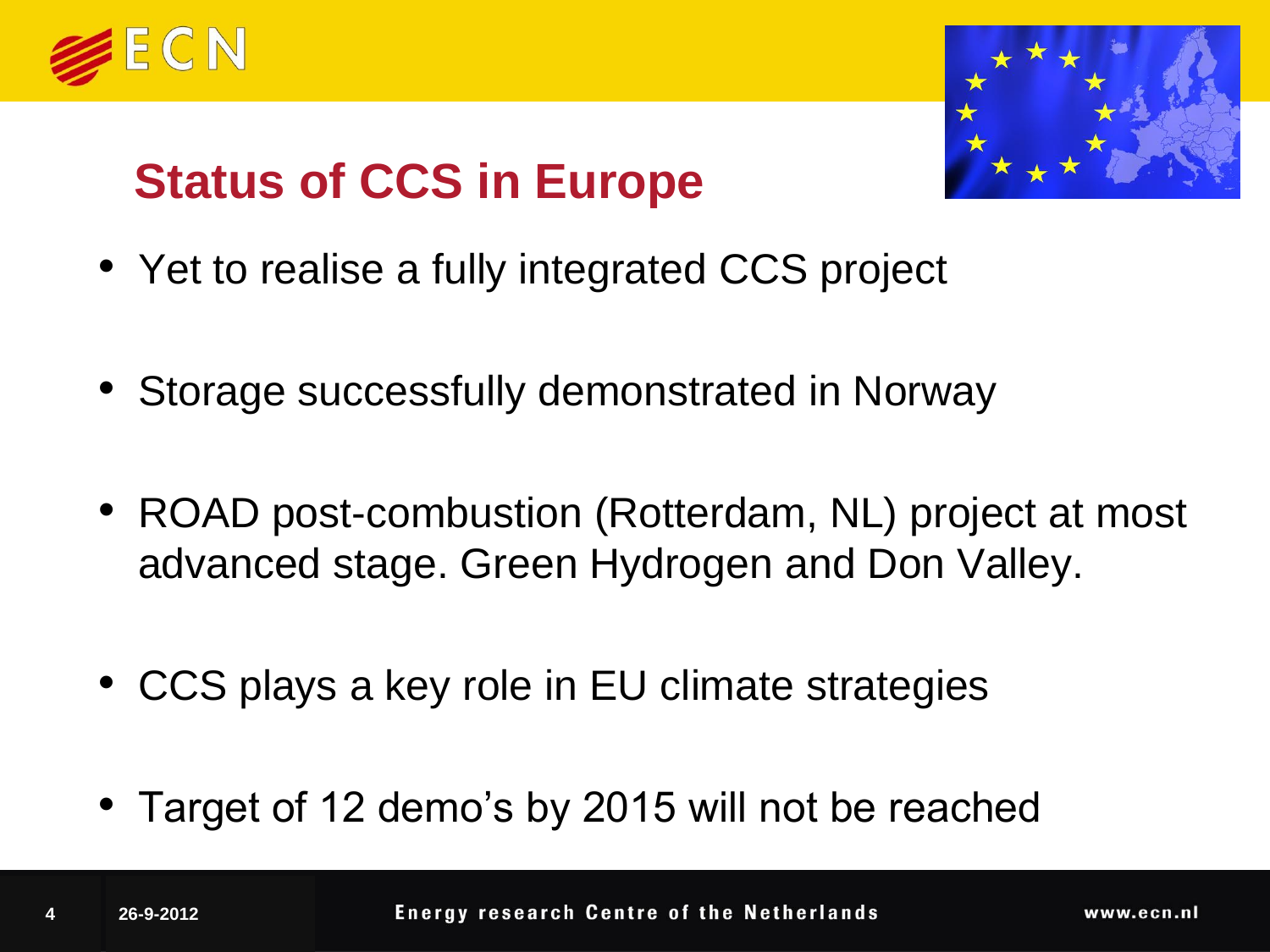



## **Challenge 1: Funding and incentives**

- CCS is an expensive technology which will not be deployed without strong incentives
- Key mechanism: EU Emission Trading Scheme
- Additional EU demo funding: European Energy Programme for Recovery (EEPR), New Entrants Reserve 300.
- Member State commitments: UK (£1bn) and NL (€200k)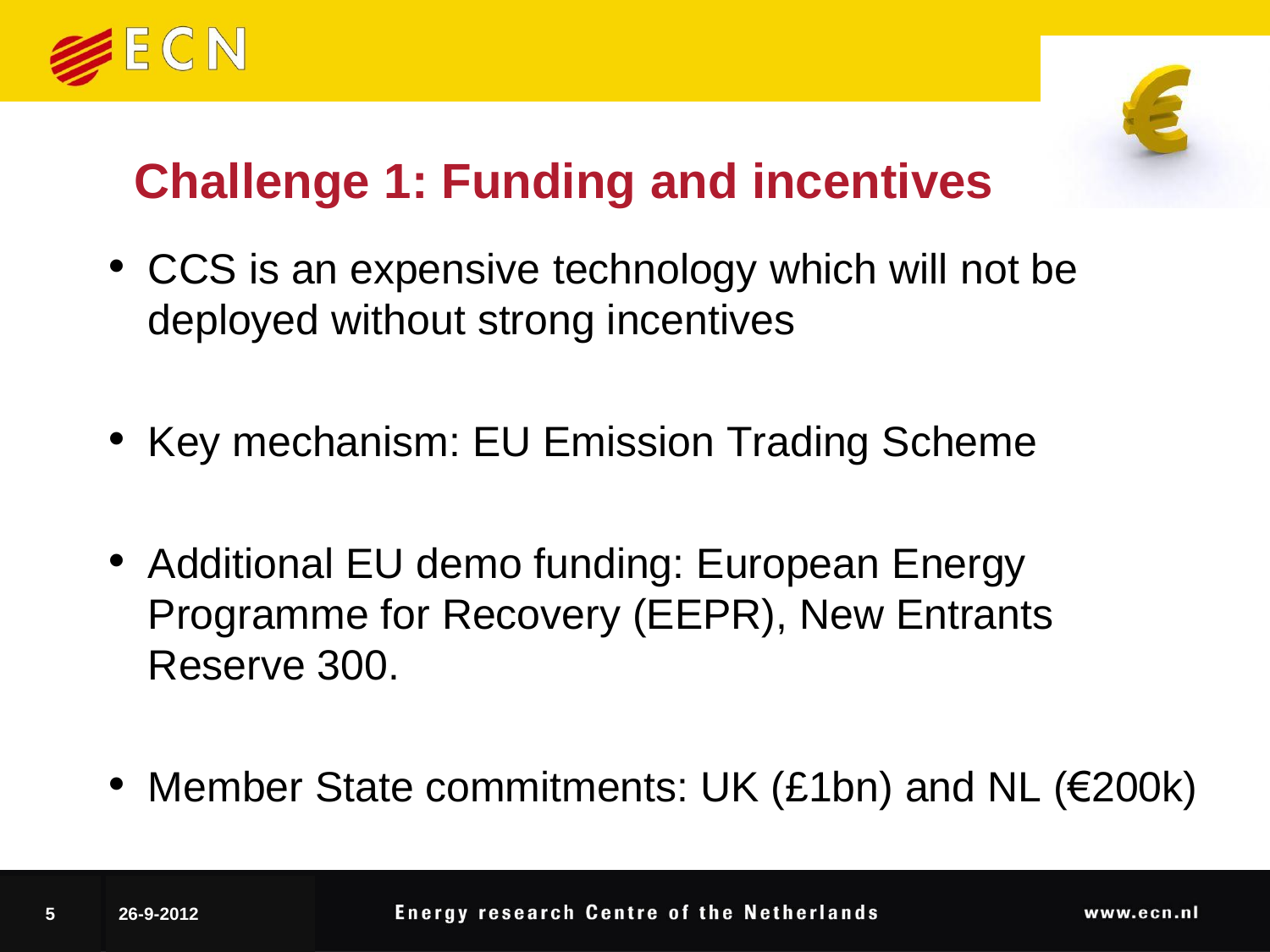



## **Funding and incentives: Issues**

- EU ETS price is too low and uncertain for longterm business models
- NER300 pot reduced through low  $CO<sub>2</sub>$  price
- Funding gaps remain despite EU and MS funding.
- EU Commission no more funding available
- Can enhanced oil recovery provide the answer?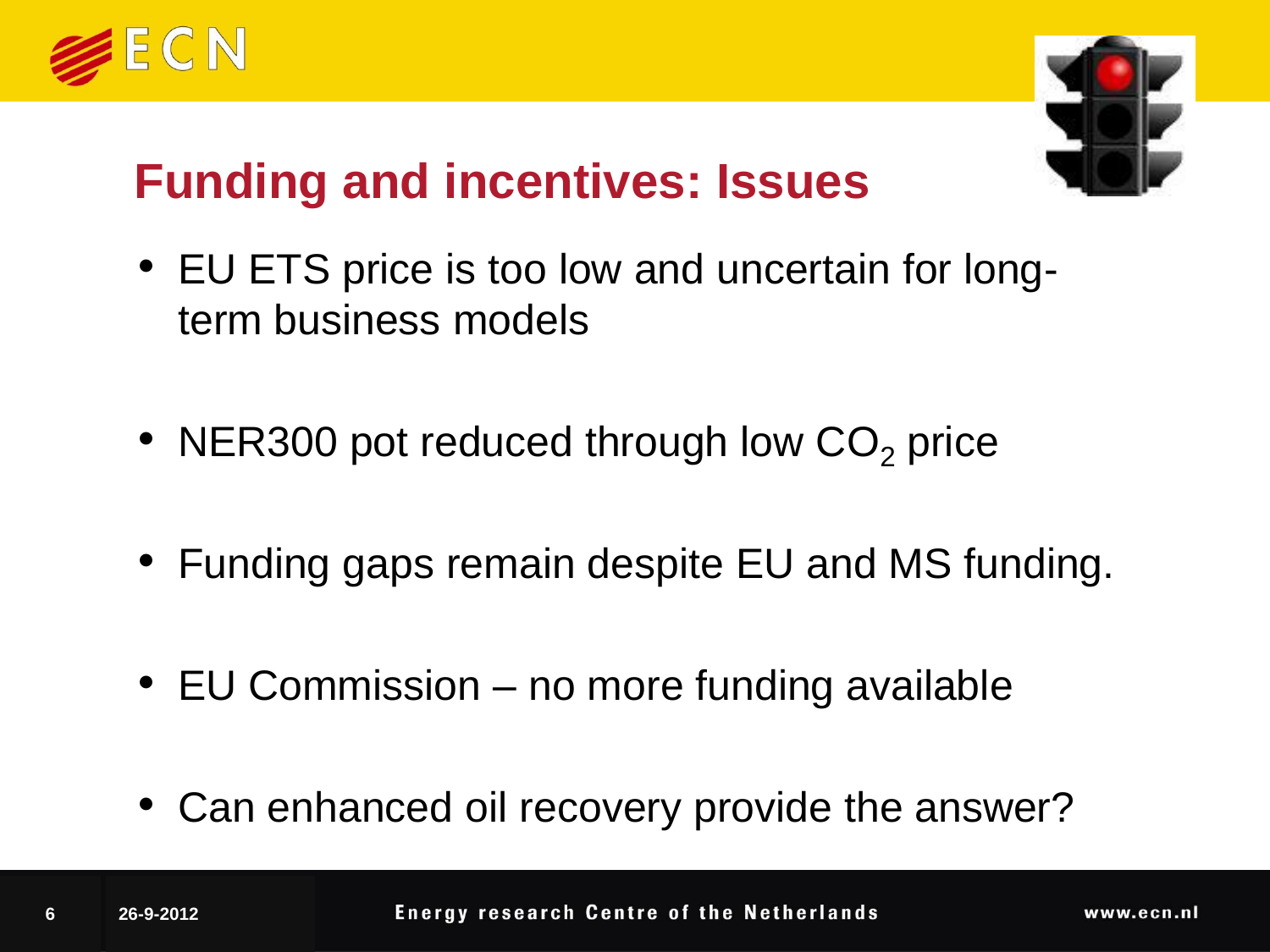



## **Challenge 2: Regulatory framework**

- EU CCS Directive 2009 An enabling regulatory framework
- Site selection, characterisation, risk assessment, permits, monitoring, access, transfer of responsibility, financial security.
- EU ETS amendment / MRG guidelines 2010 emissions from capture, transport, storage and enhanced oil recovery operations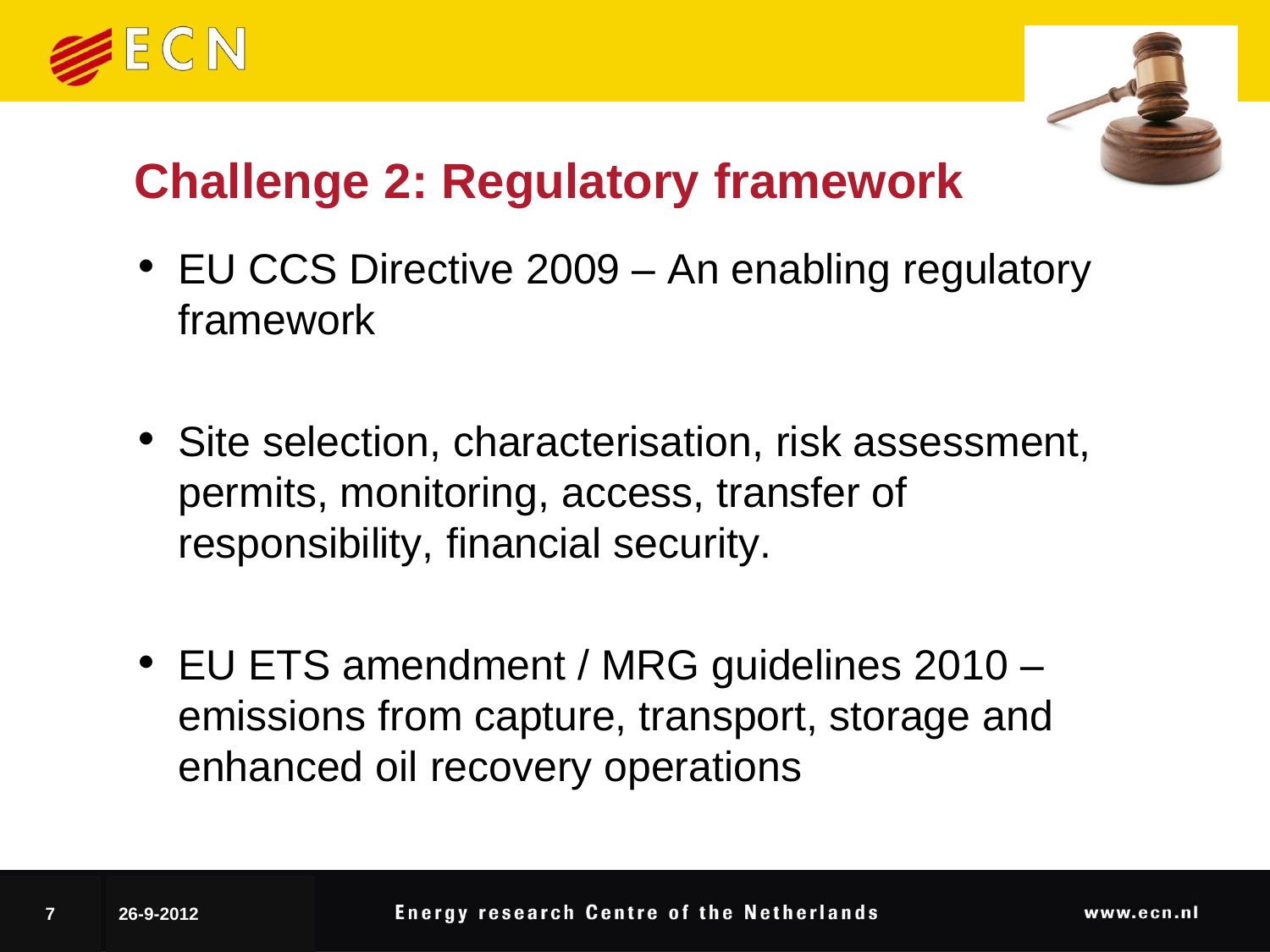



#### **Regulatory framework: Issues**

- The regulatory framework provides certainty, but also places additional demands on projects
- Transfer of responsibility, min 20 years. Member State discretion – Germany, 40 years!
- Financial security provision showstopper?
- Long-term liability / EU ETS link liability potentially huge and very uncertain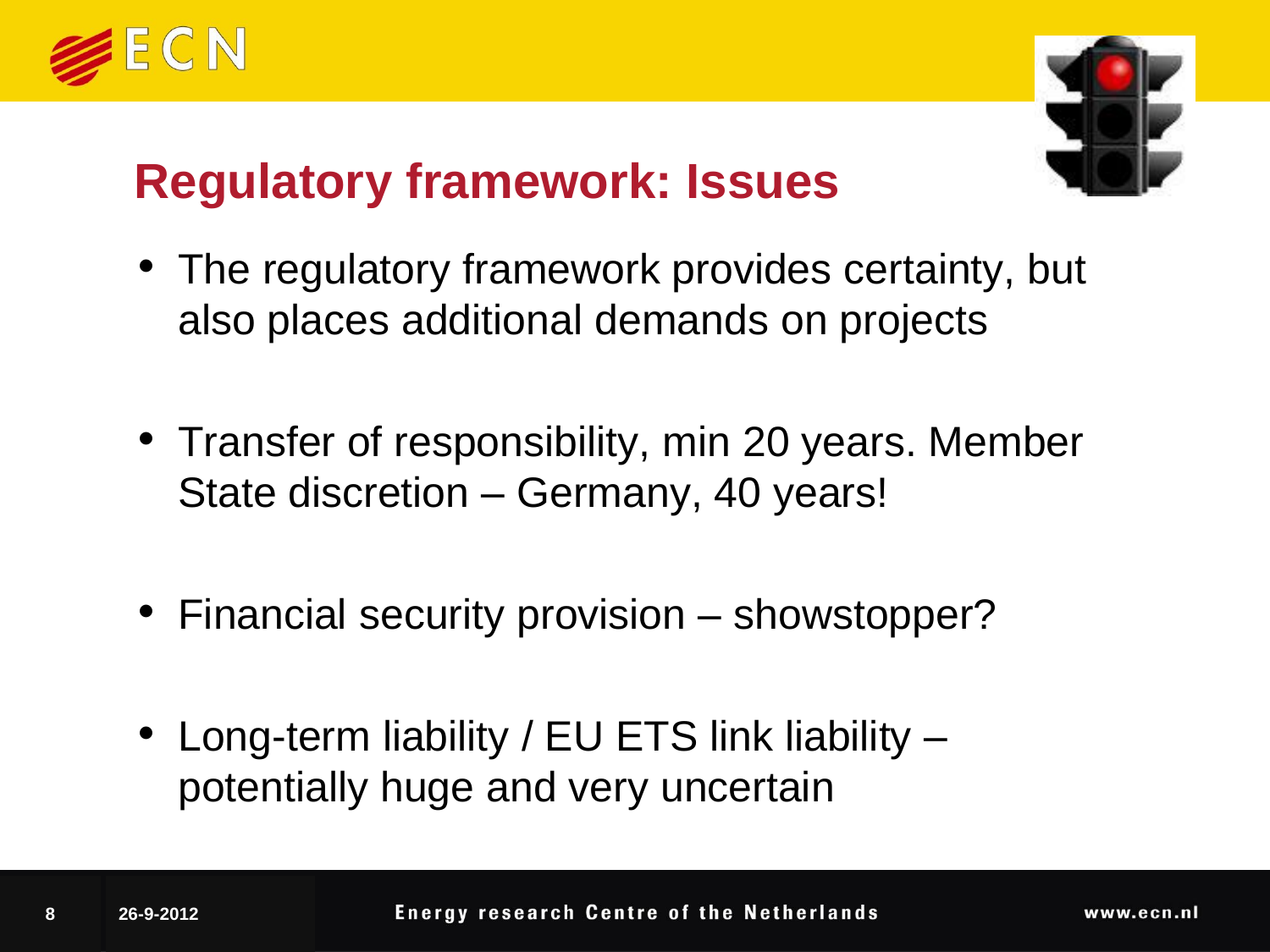

#### **Challenge 3: Public support**

- Two major CCS demo's stopped primarily due to local opposition
- Understanding of CCS and CO<sub>2</sub> amongst general public very low
- CCS projects forced offshore, increasing costs
- Important to distinguish between public perception, and local support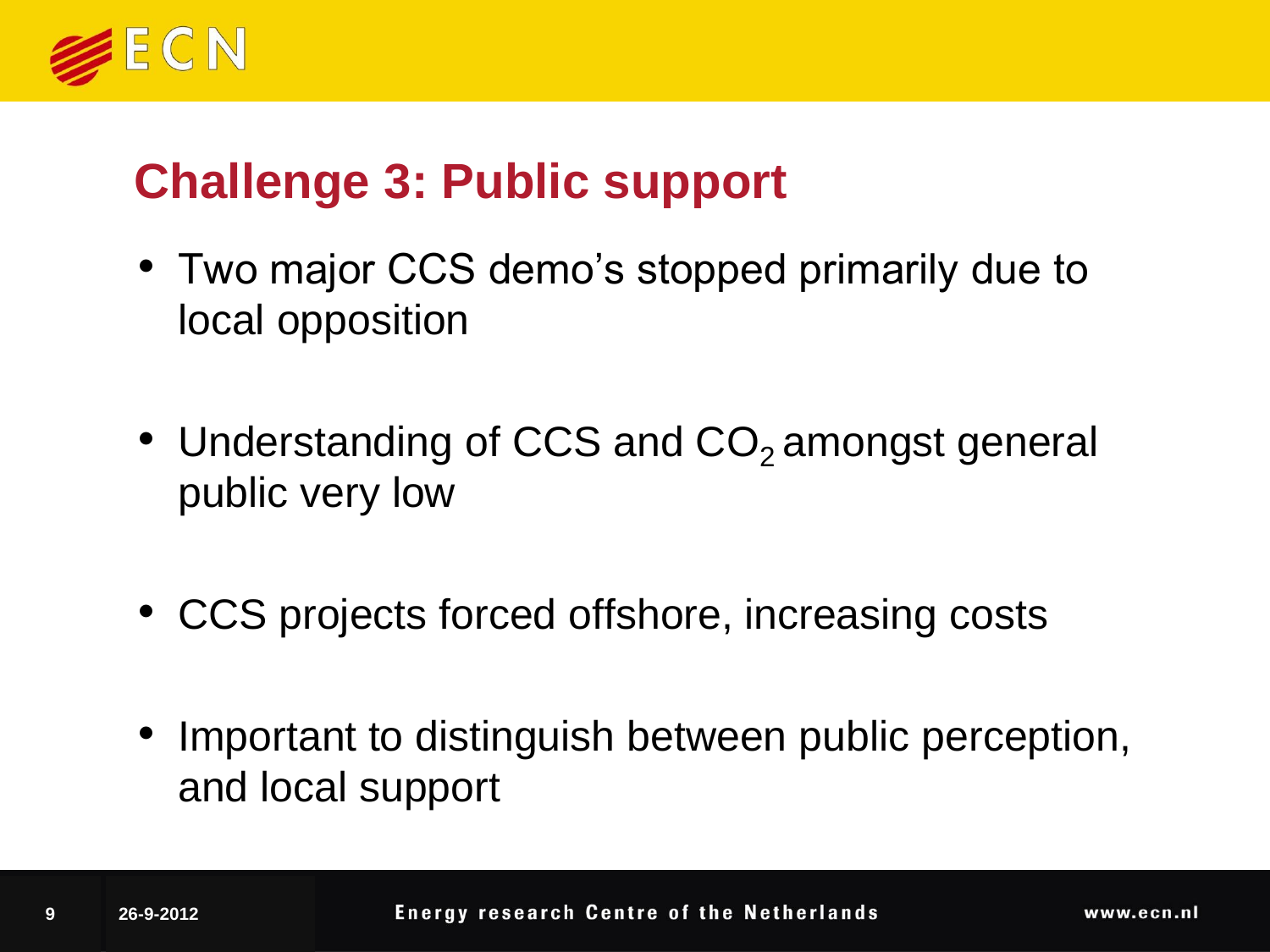



## **Public support – way forward?**

- Public support: Education and information can industrial CCS and BECCS change attitudes?
- Local communication –
- $\checkmark$  engage early
- $\checkmark$  allow stakeholders in decision process
- $\checkmark$  effective communication techniques
- $\checkmark$  address misconceptions
- $\checkmark$  local/national government and industry ambitions aligned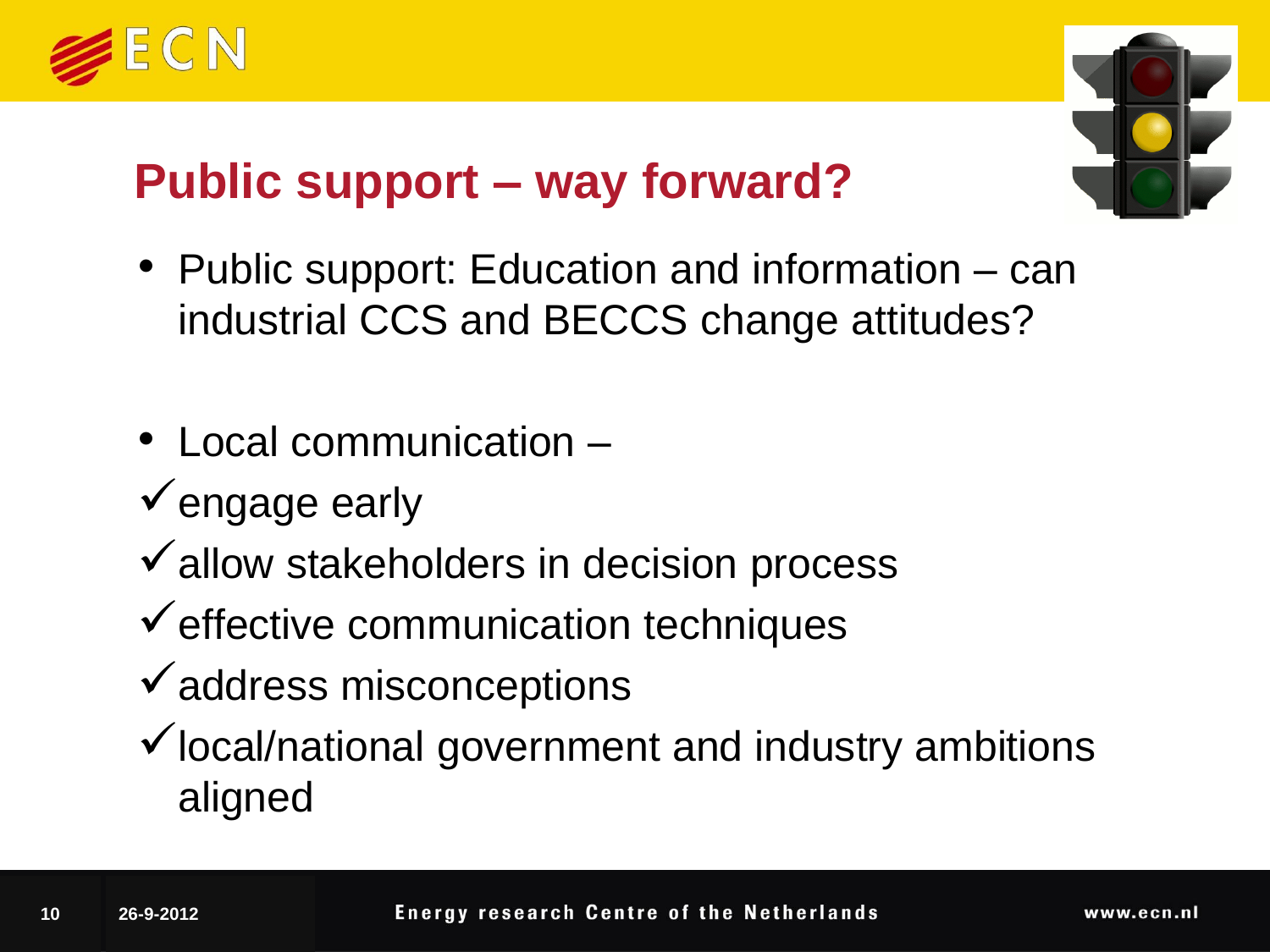

#### **Challenge 4: International Climate Finance**

- Funding: CCS permitted activity under the Clean Development Mechanism (CDM)
- However uncertainty on legally binding Kyoto Protocol 2nd commitment period
- Demand for CERs dropping / EU restrictions
- Where could BECCS fit into new mechanisms, such as NAMAs and New Market Mechanisms?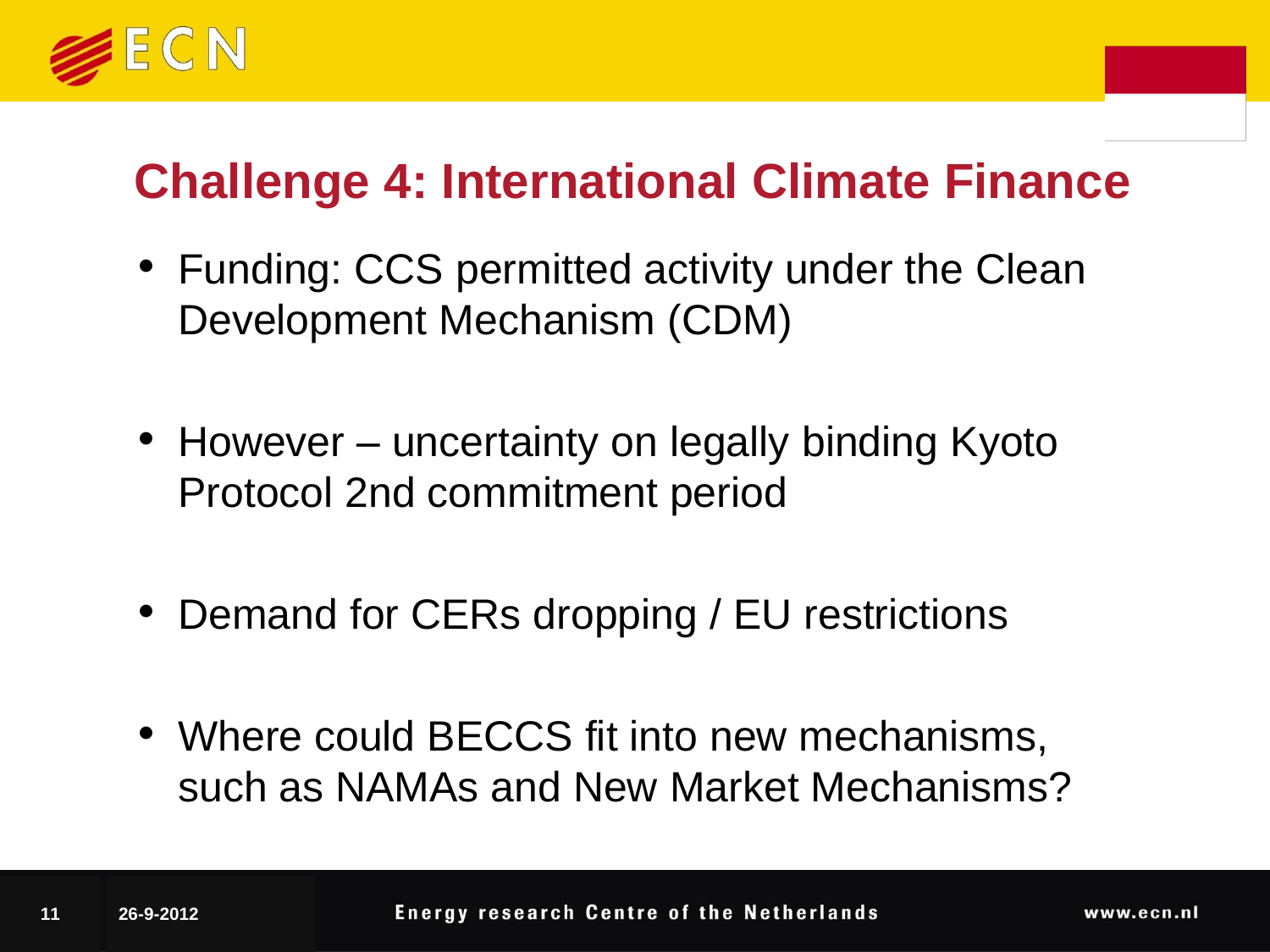

Figure 2 Recasting the abatement curve in the context of developing country NAMAs.



#### **Energy research Centre of the Netherlands**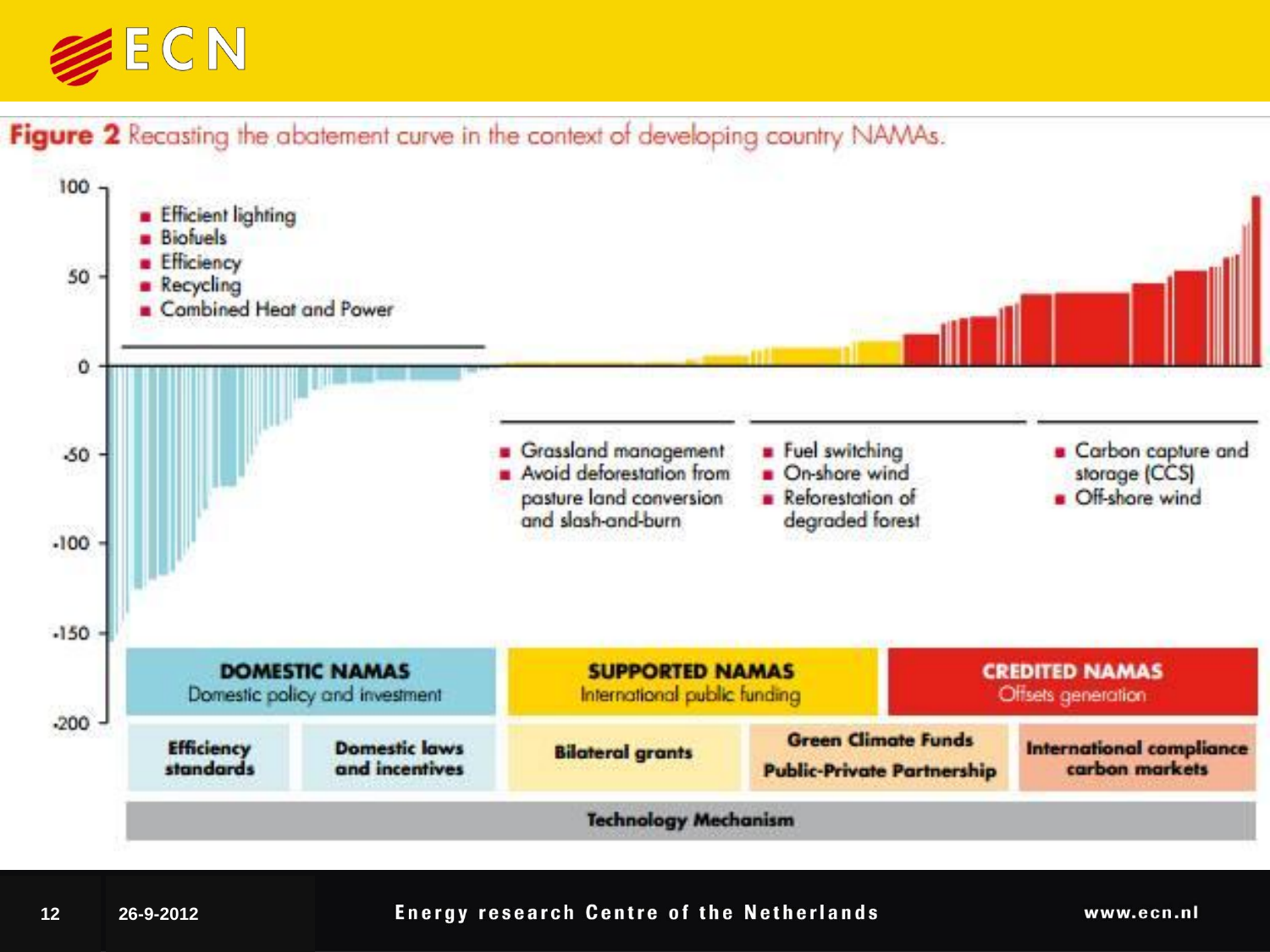



## **International finance challenges**

- For BECCS to fit into NAMA framework, associated sustainable development benefits are key
- NAMA guidelines, selection criteria and financing models still to be developed and tested
- Monitoring, reporting and verification for NAMAs and baseline development must be established to lever both public and private finance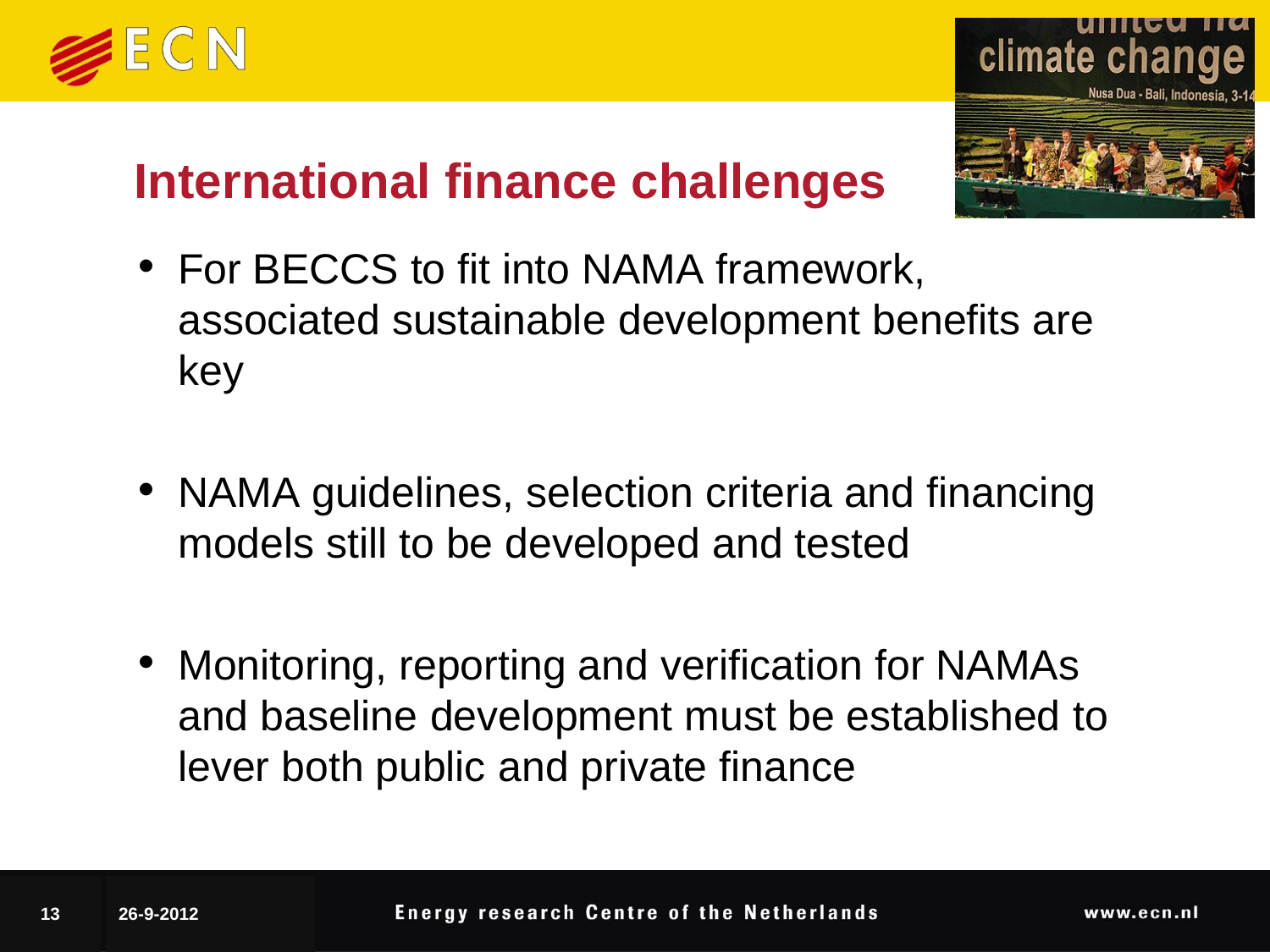

#### **Take home messages**

- (BE)CCS requires capital investment funding coupled with long-term incentives
- Regulatory framework essential, however the impacts on business case cannot be overlooked
- Local resistance can be a real showstopper
- International finance for CCS mechanisms have to mature – developing and developed country dialogue must accelerate